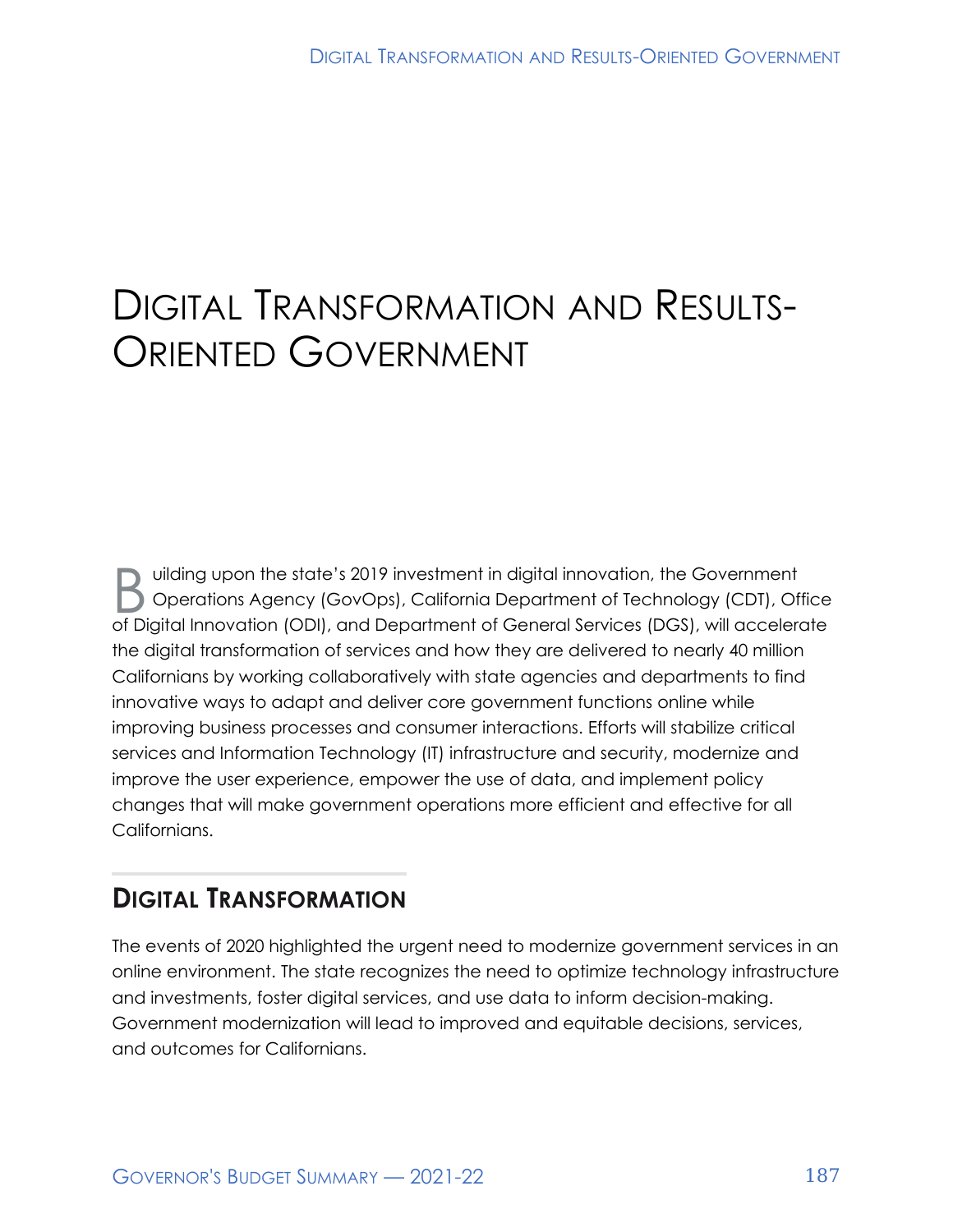The ODI, an office within GovOps, is tasked with improving the service delivery functions of state entities, while CDT is primarily responsible for overseeing departments in their utilization of technology services and works with state entities so that new and existing services meet the needs of a modern California.

#### **STABILIZE CRITICAL SERVICES AND IT INFRASTRUCTURE AND SECURITY**

In order to transform the way individuals engage with government online, the first step is to provide a stable and secure information technology foundation. Historically, individual state departments have been responsible for the ongoing maintenance and operation of their technology systems, including scaling them to meet Californians' needs. When systems fail, departments rely on CDT to make emergency repairs. Unfortunately, reacting to an emergency when it occurs is neither helpful to the department nor the individuals reliant on the services provided. As such, the state must establish a proactive and preventative approach so its critical technology systems are resilient enough to prevent failures and recover rapidly when they do occur.

The Budget includes \$11.4 million one-time General Fund (\$9.4 million General Fund in 2022-23 and \$6.4 million ongoing General Fund) for CDT to target critical services, perform a rigorous assessment of the most vital and at-risk services, develop report cards, drive interventions and improvements, and identify key safeguards. The CDT will prioritize departments by Essential State Function as identified in the state's Continuity of Operation Plans. Focus has begun on services associated with the COVID-19 Pandemic, including those in the California Department of Public Health (CDPH), the Governor's Office of Emergency Services, and the Employment Development Department (EDD).

The Budget also includes \$20.1 million ongoing General Fund to conduct IT security assessments of state departments in an efficient and effective manner by funding these assessments up front, allowing departments the ability to use the savings from not having to reimburse CDT for the cost of the assessment, to remediate security deficiencies. This increases the speed in which security risks are resolved.

#### **MODERNIZE AND IMPROVE THE USER EXPERIENCE**

While CDT is primarily responsible for overseeing departments' utilization of technology services, including information security, project delivery and workforce development, CDT also enables the state to leverage its current investments in data and information. This creates new and innovative approaches to information sharing that provide governments, individuals, and businesses the opportunity to make decisions in the context of more information.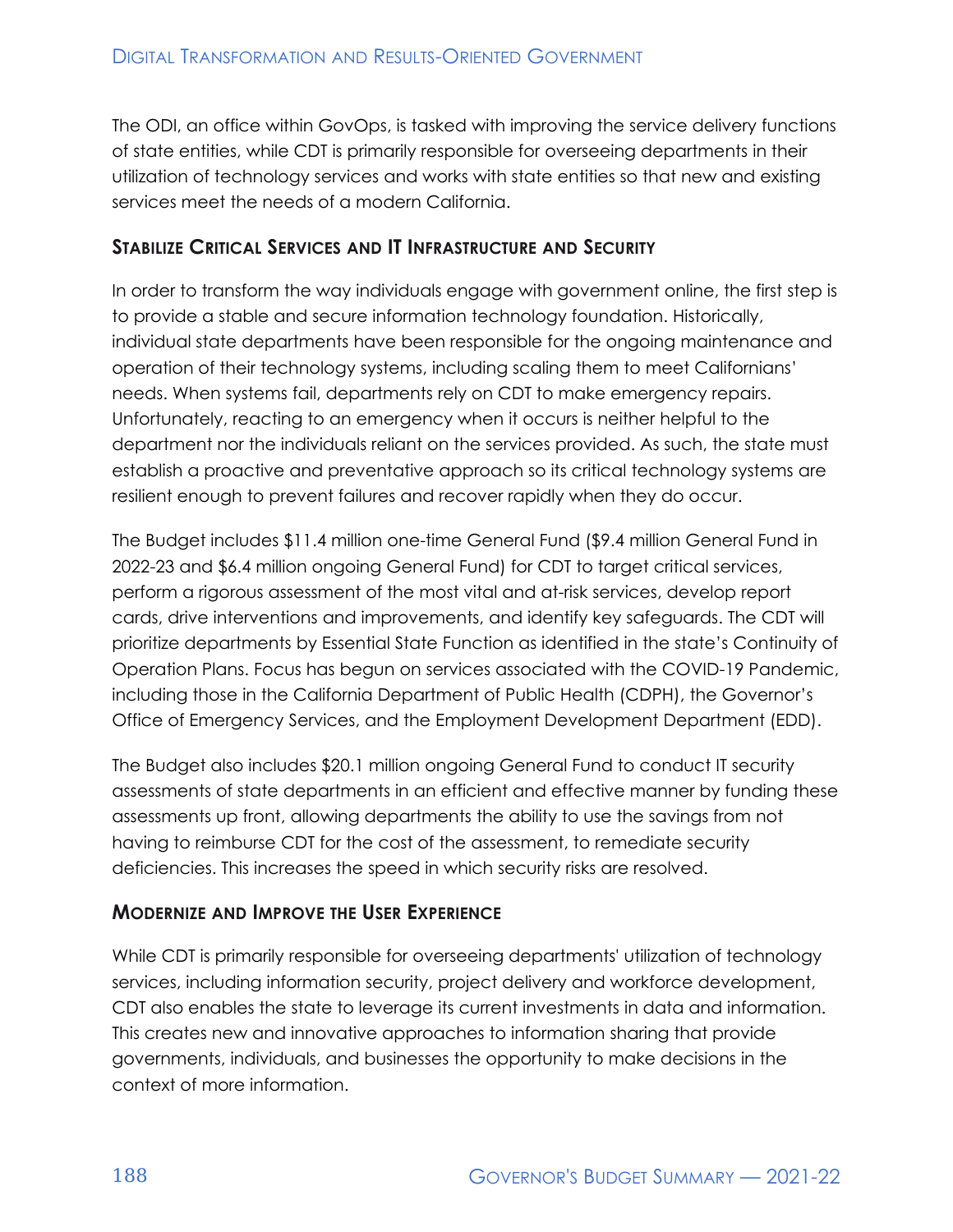GovOps, CDT, ODI, and DGS will begin the next steps in modernizing and improving the way in which individuals engage with state government. Significant projects include:

- Developing a new CA.gov portal providing essential digital services in one website.
- Researching the development of a Digital ID system to be used across all state departments.
- Accepting credit card payments at all public-facing state departments.
- Migrating state department websites to CDT's Web Enterprise Platform and evaluating compliance with the Americans with Disabilities Act accessibility requirements.
- Transitioning all state forms to be signed and submitted electronically.
- Creating an all-electronic process for regulations submitted by departments to the Office of Administrative Law for approval.

The CDT's innovation efforts are complemented by ODI. The ODI was established in 2019 to focus on the end user and how the end user engages with government. The ODI puts the end user at the center of service design and uses qualitative and quantitative user research to inform everything from discovery to delivery. To date, ODI's focus has been in collaboration with CDT, managing a series of critical projects aimed at helping CDPH and EDD with COVID-19 response activities. Significant accomplishments to date include:

- Alpha.ca.gov Project—Prototyped a redesigned CA.gov website, successfully demonstrating how user research, content design, and performant technology can make services and information easy to find, easy to understand, and easy to use through a single web portal.
- COVID19.ca.gov—Created the state's public COVID-19 information web portal in collaboration with multiple state departments and agencies. The portal was built in four days using the reusable assets and tools created by the Alpha.ca.gov project. ODI updates guidance, design, and code daily, constantly iterating, making the site easier for the end user.
- EDD Strike Team—Helped prioritize problems, identify root causes, scout potential solutions and offer guidance to EDD on how to make system and operational improvements, including implementing a new identity verification and fraud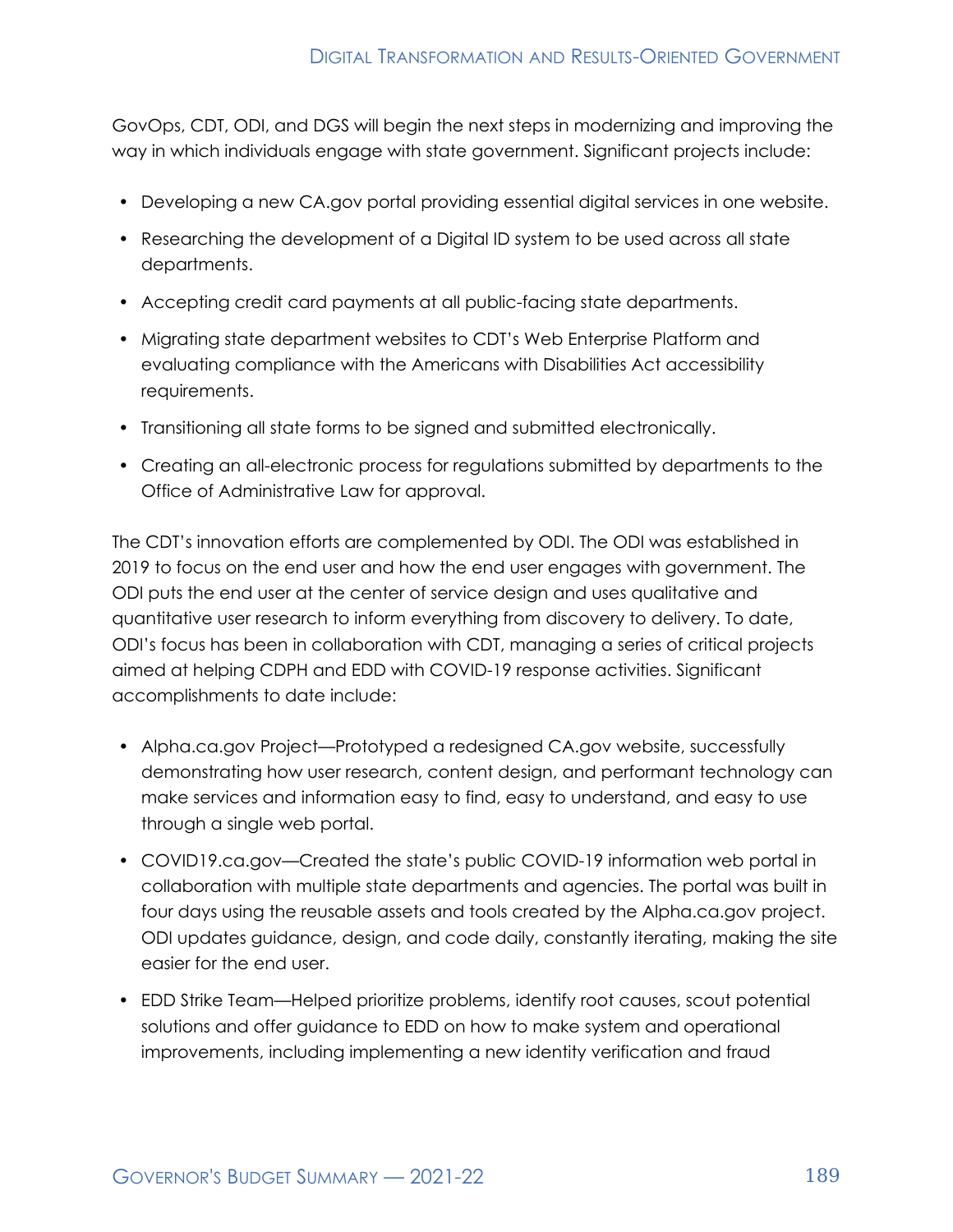prevention system, simplifying the unemployment insurance application, and streamlining Workshare.

In addition, several departments have projects underway to add online services and improve existing systems to better serve Californians. The Department of Consumer Affairs and the Department of Alcoholic Beverage Control are making it easier to apply, renew, and pay fees for various licenses as well as adding more forms and information online. Other modernization efforts in process include making it easier to apply for and track college financial aid, bringing business forms and filings online, developing electronic health care record systems as well as updating legacy systems to be more stable and nimble. These projects will make it easier for individuals to obtain much needed information and services.

## **RESULTS-ORIENTED AND INCLUSIVE GOVERNMENT**

The COVID-19 Pandemic has forced systemic changes to government operations and GovOps was charged with rethinking business practices including the expansion of telework strategies, reconfiguring office space, reducing leased space, and promoting flexible work schedules for employees. GovOps is also leading a government-wide effort to reduce disparities and promote equity and inclusion in the work place.

The Budget includes \$57.4 million ongoing General Fund savings to reflect operational efficiencies within state departments and agencies directed in the 2020 Budget Act through the implementation of new operational policies and practices throughout the state.

#### **EQUITY AND INCLUSION**

As part of transforming state operations, it is imperative that state processes and policies be established to serve the people of California in accessible, equitable, and inclusive ways. In September 2019, the Administration convened the California Leads Taskforce under the direction of GovOps Agency that includes the following topics: Sexual Harassment Discrimination Prevention and Response, Diversity and Inclusion, Public Safety Diversity, and Racial and Gender Pay Equity. These task forces have developed actions to create a more inclusive, respectful, and equitable workplace. The Budget includes \$290,000 ongoing General Fund to establish the state's first ever Chief Equity Officer within GovOps, which will build upon and implement the work of the California Leads Taskforce. The Chief Equity Officer will develop a uniform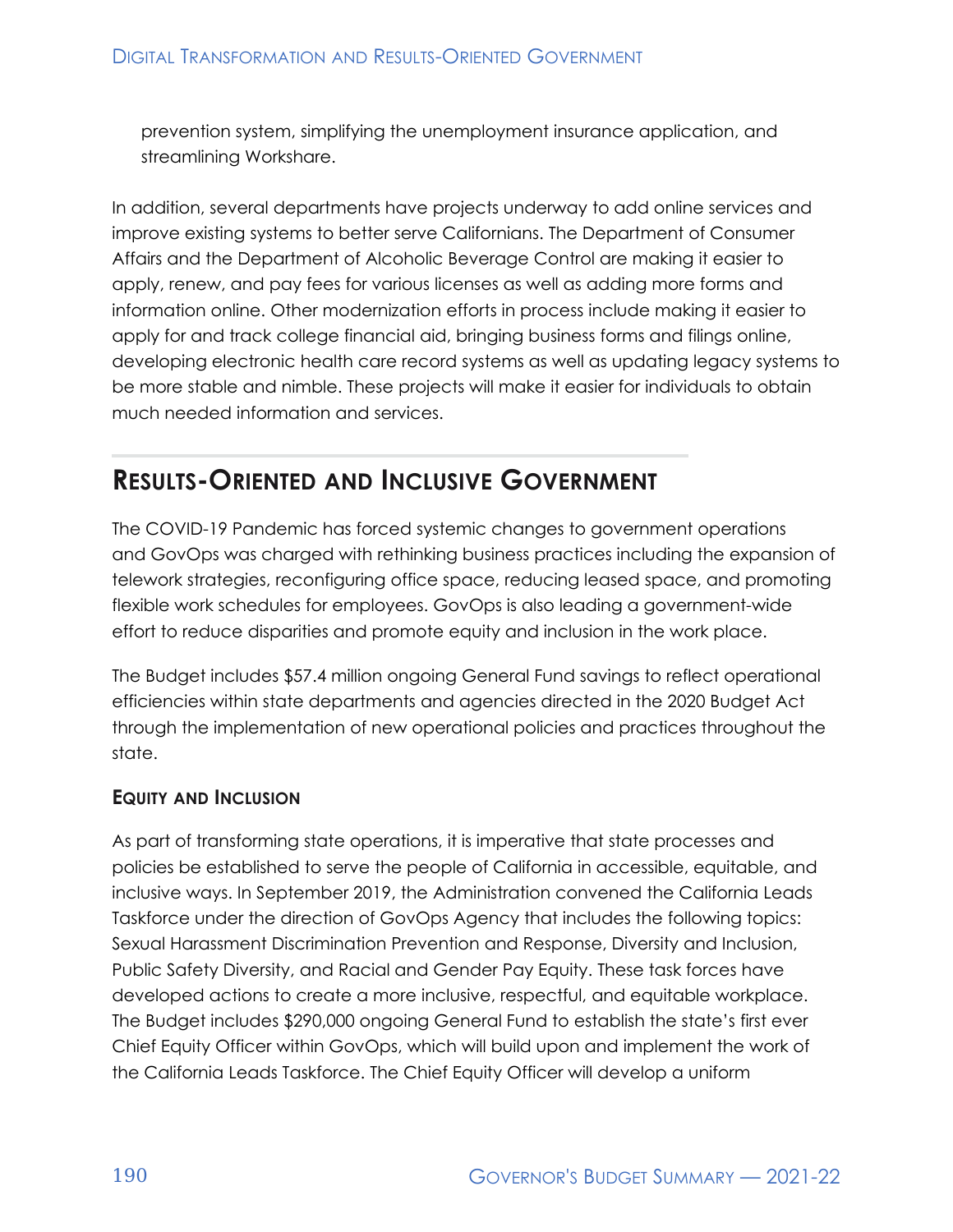framework for creating equitable policies, practices, and metrics for hiring and procurement.

Further, the Administration is collaborating with the Department of Developmental Services and Department of Rehabilitation to begin a new State Employment Initiative to employ more persons with disabilities in the state workforce. Currently, five departments are part of the pilot program to bring both awareness of state jobs and full-time employment to the disabled community.

#### **PLAN FOR TELEWORK**

At the start of the COVID-19 Pandemic, the state faced challenges with transitioning large segments of its employees to a remote work environment quickly, with as little disruption as possible to the public. Since the initial rollout of the emergency telework guidance in March 2020, GovOps and DGS have:

- Developed a new comprehensive statewide telework policy.
- Launched www.telework.govops.ca.gov as an online resource for agencies and departments to explore telework collaboration and optimization strategies.
- Promoted telework by engaging in pilot programs to expand the use of telework and serve as best practice case studies for other agencies and departments.
- Established a new statewide policy allowing the use and acceptance of e-Signatures on most standard agency and departmental forms.

State departments and agencies will continue implementing telework best practices into their operations, including identifying positions that can telework full-time or part-time in a post-pandemic environment. Agencies and departments are also encouraged to attend the California Department of Human Resources Lean Academy, which is designed to help improve processes and quality from the point of view of the customer and eliminate waste. These permanent operational changes throughout the state are expected to lead to ongoing savings for many state entities.

#### **REDUCE AND RECONFIGURE OFFICE SPACES**

As a result of an expected increase in telework over the long-term, DGS is evaluating the state's portfolio of leases to determine which agencies and departments may be able to reduce the use of state space. Departments and agencies are also looking for opportunities to reconfigure their workspaces to include additional meeting rooms and hoteling space that will reduce the state's overall footprint. Reducing space decreases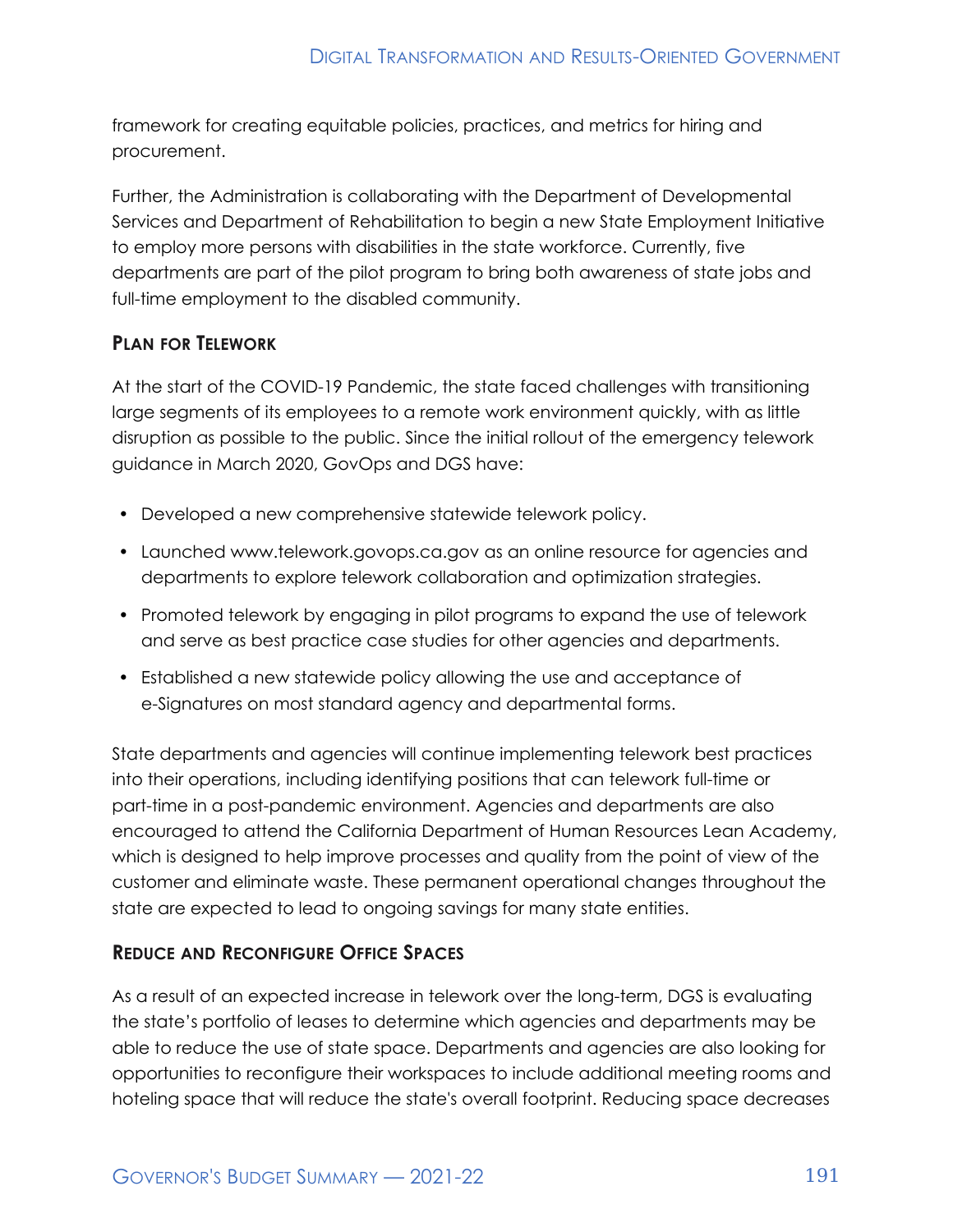not only the lease costs but also energy costs. Departments and agencies are continuing to work with DGS on potential restacking opportunities in state-owned buildings and leased properties. Current efforts include:

- The Natural Resources Agency is leveraging ongoing telework to reduce its space needs upon relocation to their new headquarters building in August 2021. The new headquarters building will accommodate more staff with less space.
- DGS is analyzing its own lease space needs, freeing up space to relocate an additional department into its facilities, thereby resulting in rent savings to DGS.
- The Department of FI\$Cal, as part of a telework pilot program, is relinquishing much of its leased office space as they transition most staff to permanent telework resulting in approximately \$1 million in ongoing savings.
- The California Department of Tax and Fee Administration is reviewing with DGS its building project to identify efficiencies due to increased permanent telework amongst its staff.

#### **REDUCE TRAVEL AND FLEET COSTS**

With the successful implementation of virtual meeting tools and the planned expanded use of telework into the future, the amount of travel and fleet usage by state departments and agencies will decline. Most state entities have now successfully implemented online tools into their operations that allow them to virtually conduct meetings and collaborate on projects and other critical functions. GovOps in collaboration with DGS is working on the following statewide travel and fleet cost reduction strategies that complement the changing work environment for state departments and agencies while also achieving operational savings:

- Directing departments and agencies to reduce statewide travel costs by utilizing video conferencing for meetings or trainings, where possible, and eliminate unnecessary travel.
- Updating existing policy and developing a new technology solution to default to the lowest logical airfare price when making reservations through the state's travel system. This will reduce ticket costs by up to 60 percent.
- Establishing a statewide policy on installation and utilization of Telematics devices (a mini GPS device that tracks distance, time, location, speed, etc.) for state vehicles, which when fully implemented, will better assist the state in managing its fleet, resulting in reduced fuel and maintenance costs, and minimizing accidents.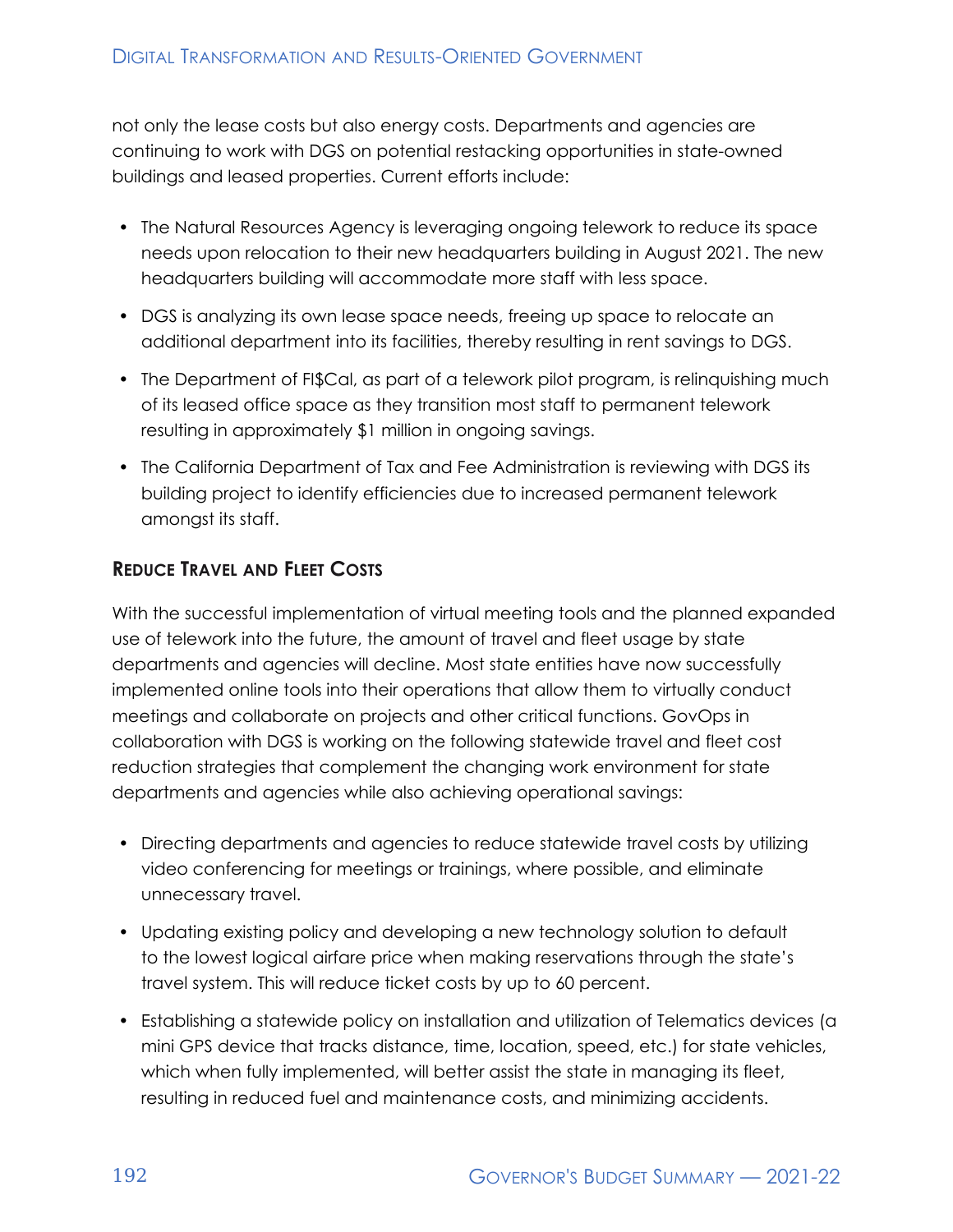• Developing a plan to evaluate state fleet home storage permits.

#### **REDESIGN PROCUREMENT PROCESSES**

The state needs to leverage its buying power as a force for economic recovery and equity, while also achieving better outcomes. The state is transforming its procurement processes to improve the experience for both the vendor community and state entities. This means framing procurements as challenges and statements of need instead of being prescriptive about solutions. Streamlining and simplifying the procurement lifecycle will also help level the playing field and open up state contracts to a broader diversity of firms, including small businesses. Procuring from small businesses creates and sustains jobs that strengthen the economy. DGS will implement and educate departments on a Small Business First Policy and increase outreach for California's minority-owned businesses.

Technology procurement redesign starts with a deep analysis of technology spending to identify opportunities for shared services and scale discounts. On the project delivery side, the state will no longer pursue large "rip and replace" capital IT projects. Instead, it is adopting a modular and iterative approach, where functionality is built and released in smaller projects and in close collaboration with the end users.

#### **EMPOWER THE USE OF DATA**

In order to effectively and efficiently provide critical services in a user-friendly way, the state is improving the use of its data. To effectively provide services, especially to the most vulnerable residents, the state needs to be able to evaluate what works and what does not through robust use of data and evidence. GovOps recently published a Statewide Data Strategy that will allow the state to develop the infrastructure, processes, and people to manage, access, and use data efficiently, effectively, securely, and responsibly. The Budget includes \$558,000 ongoing General Fund for the state's Chief Data Officer to implement the Statewide Data Strategy.

#### **STATE OPERATIONS STRATEGIC PLANNING**

To guide the state into a results-oriented operational environment, GovOps will facilitate the development of a multi-year strategic plan to transform state government. This transformation effort will begin with establishing a set of cross governmental goals that create a more resilient and responsive state government. This will be a first of its kind statewide strategic plan focused solely on state operations. The GovOps Center for Government Excellence and Transformation will assist this effort by weaving together